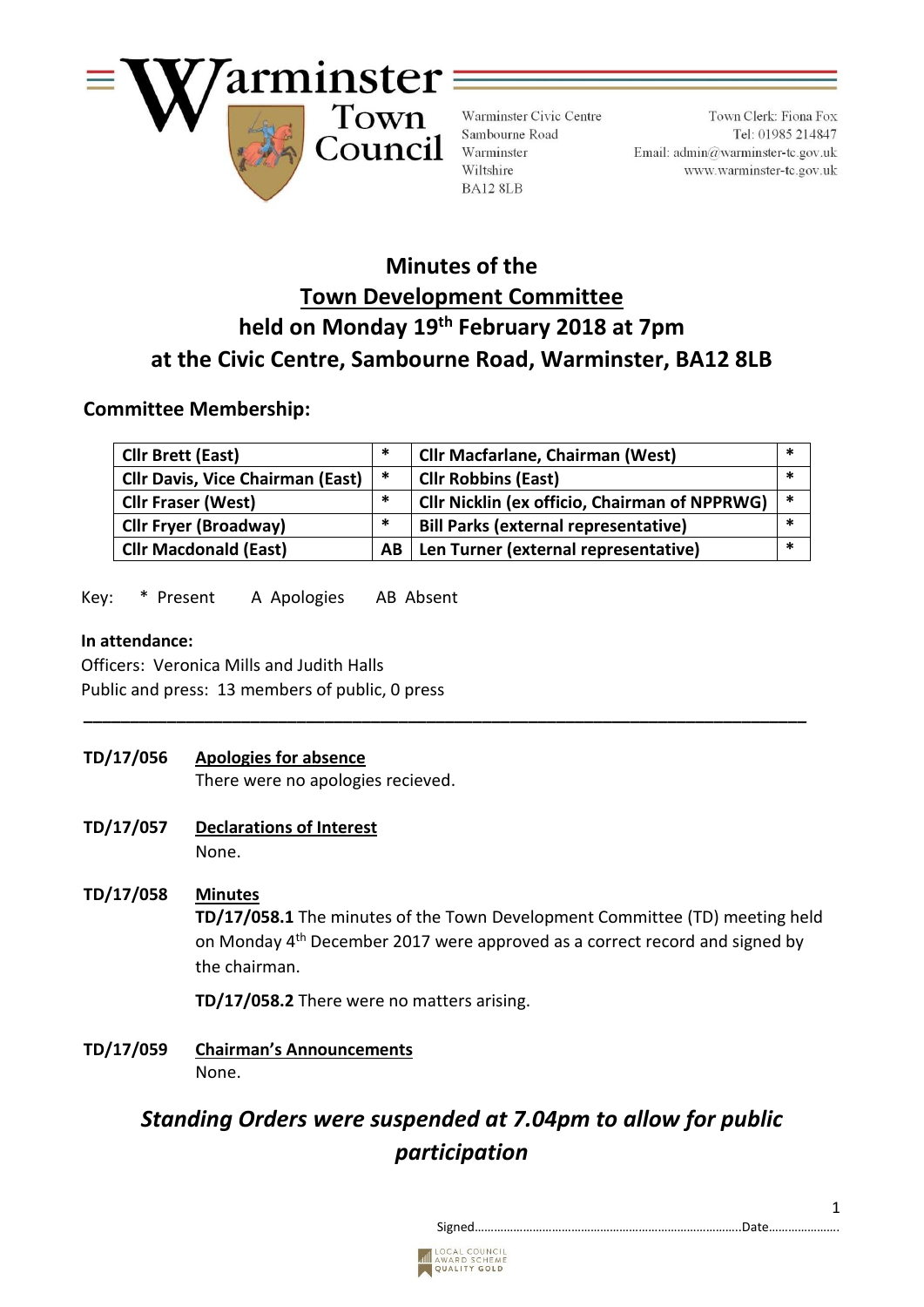### **TD/17/060 Public Participation**

Seven residents from Woodcock Park, Whitfield Close and Woodcock Gardens spoke on the difficulty of crossing Woodcock Road from the two residential parks on the north side of Woodcock Road. There are many elderly and partially sighted residents living in the area. There is no pavement on this side of the road, so to cross to the safety of the south side residents have to negotiate a stretch of road along which traffic tends to speed. The problem is exacerbated when Highbury Football Club play on Saturdays. Although Kingdown School have offered parking facilities for the club, the majority of people park on Woodcock Road, creating further obstacles for the elderly and disabled residents trying to cross.

### *Standing Orders were reinstated at 7.09pm*

*It was agreed to bring forward agenda item 13*

### **TD/17/061 Request for Crossing at Woodcock Road**

Members agreed that the crossing points for residents of Woodcock Park and Whitfield Close were highly dangerous and that action needed to be taken. The problem was that if a crossing was built there would need to be a pavement on the north side of the road which would provide a safe space to stand and be seen. Since Woodcock Road was at the correct width this could only be achieved by using land from the site owners. The cost and feasibility of providing a crossing would need to be established and other options considered.

The Chair of Highbury should be approached to encourage the club to make use of the availability of parking at Kingdown.

# *Standing Orders were suspended at 7.19pm to allow for additional information from the public*

Whitfield Close has ground that could possibly used to provide a pavement for a crossing. One of the residents would speak to the site manager to establish whether this was feasible. Residents also informed members that since the pavement on the south side had been widened to allow for dual pedestrian and cycle use, the result was that when cars parked for Highbury it reduced the traffic to single file.

### *Standing Orders were reinstated at 7.25pm*

**It was resolved to put the matter to CATG to ask a Wiltshire Council engineer to look at this issue holistically and to come back with recommendations.**

- **TD/17/062 Reports from Unitary Authority Members** None.
- **TD/17/063 CCTV Working Group** There were no minutes to approve.